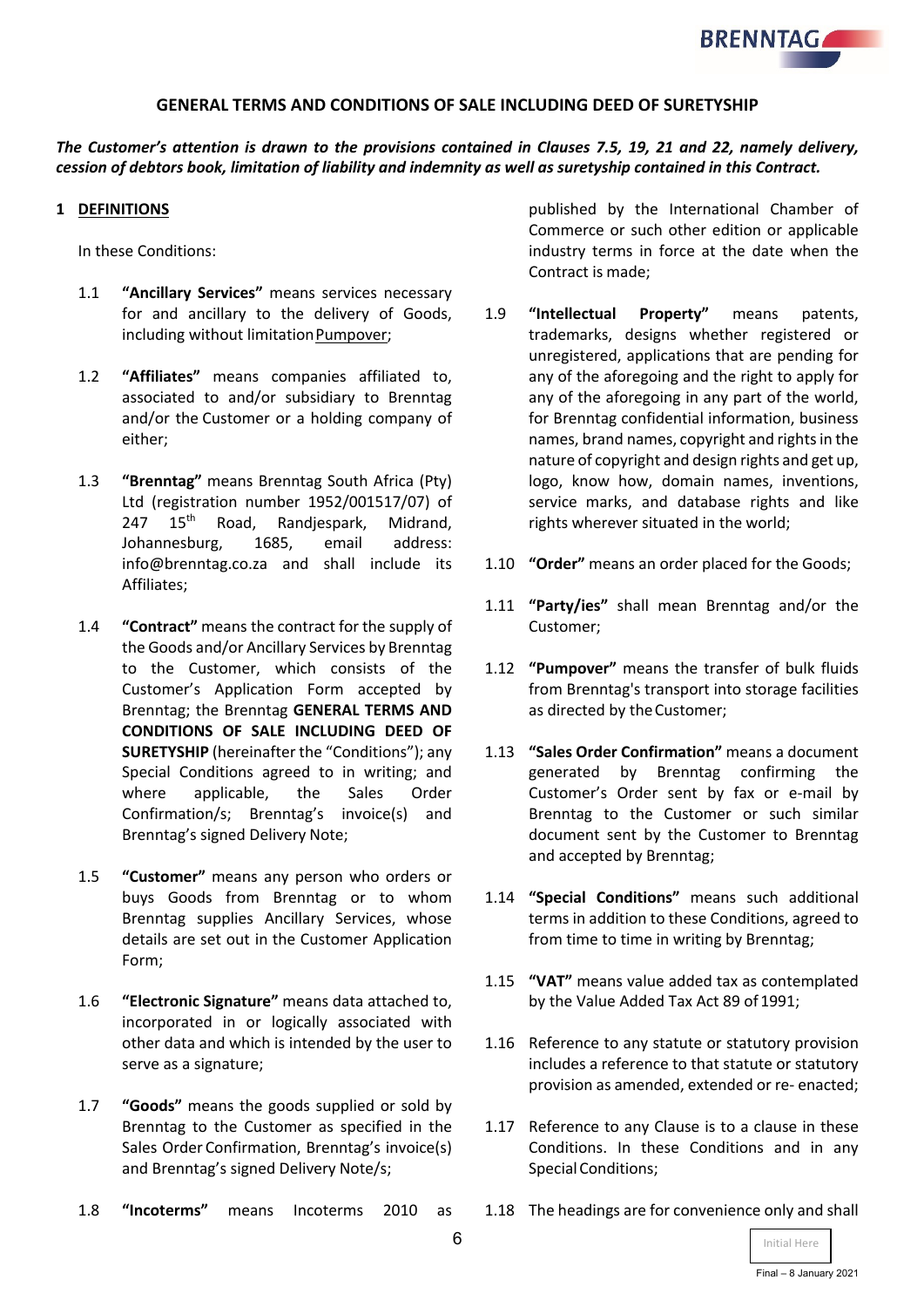

not affect the interpretation of this document or those SpecialConditions;

- 1.19 The use of the plural shall include the singular and the use of the singular shall include the plural;
- 1.20 References to the masculine, feminine or other genders;
- 1.21 **"Business day"** shall be a reference to a working day in South Africa, excluding weekends and public holidays.

### **2 APPLICABILITY OF TERMS**

- 2.1 Unless otherwise expressly agreed inwriting and signed by both Parties, the Contract constitutes the entire agreement and understanding between the Parties relating to the matters **3 QUOTATIONS AND PRICESPROVIDED TO THE**  contemplated therein, and all conditions, terms and warranties, whether express or implied, are excluded if they are not expressly set out in the Contract.
- 2.2 All descriptions, illustrations and information contained in (a) Brenntag's catalogues, price lists, advertising matter and other publications and (b) labels attached or affixed to Brenntag's containers and packaging, or any other collateral item relating to the Goods shall be regarded as approximate only and are to present merely a general idea of the goods described in them and shall not form part of the Contract or be deemed to import any warranty regarding the Goods.
- 2.3 The Customer agrees that no action taken by Brenntag shall be interpreted as Brenntag accepting any contractual provisions proffered by the Customer.
- 2.4 The Sales Order Confirmation shall clearly state the quantity and grade of the Goods to be supplied. It is the Customer's sole responsibility to double-check the Sales Order Confirmation and to notify Brenntag immediately after the Customer's receipt of same should it contain any error or omission.
- 2.5 Should any conflict arise between the Sales Order Confirmation, with the exception of the Conditions, a quotation and/or estimate that Brenntag may have given, the Sales Order Confirmation shall prevail.
- 2.6 Should any conflict arise between these Conditions and the Special Conditions, the Special Conditions shall prevail;
- 2.7 This Contract shall at all times take precedence over any terms, conditions or stipulations contained in any of the Customer's documentation provided to Brenntag. Should the Customer in any way attempt to attach any conditions which vary, amend or are in conflict with the terms and conditions of this Contract then, notwithstanding anything to the contrary stipulated by the Customer, the terms and conditions of this Agreement shall prevail and be of full force and effect unless specifically varied by Brenntag in writing with specific reference to the Customer's documentation.

# **CUSTOMER AND ORDERS**

- 3.1 Any quotation provided to the Customer is not an offer by Brenntag to sell the Goods to the Customer but merely constitutes an invitation by Brenntag to the Customer to do business with Brenntag.
- 3.2 A quotation may be revoked at any time by Brenntag. Brenntag may also accept or reject in whole or in part any order placed upon it by the Customer pursuant to the quotation. Accordingly, a contract shall only come into force between Brenntag and the Customer if after receipt by Brenntag of the Customer's order or acceptance of the quotation, Brenntag confirms to the Customer that such a contract has been concluded or if Brenntag supplied, or tenders to supply the Goods to the Customer.
- 3.3 Brenntag has the discretion at all times whether or not to sell / supply the Goods to the Customer.
- 3.4 Brenntag's quotations are based on, without limitation, insurance, transport, costs of labour and other materials and other charges prevailing at the date of the quotation. Any variation occurring subsequent to the date of the quotation in any of the aforesaid rates or charges, as the case may be, shall entitle Brenntag to vary the amount of the quotation accordingly.
- 3.5 All quotations provided by Brenntag are valid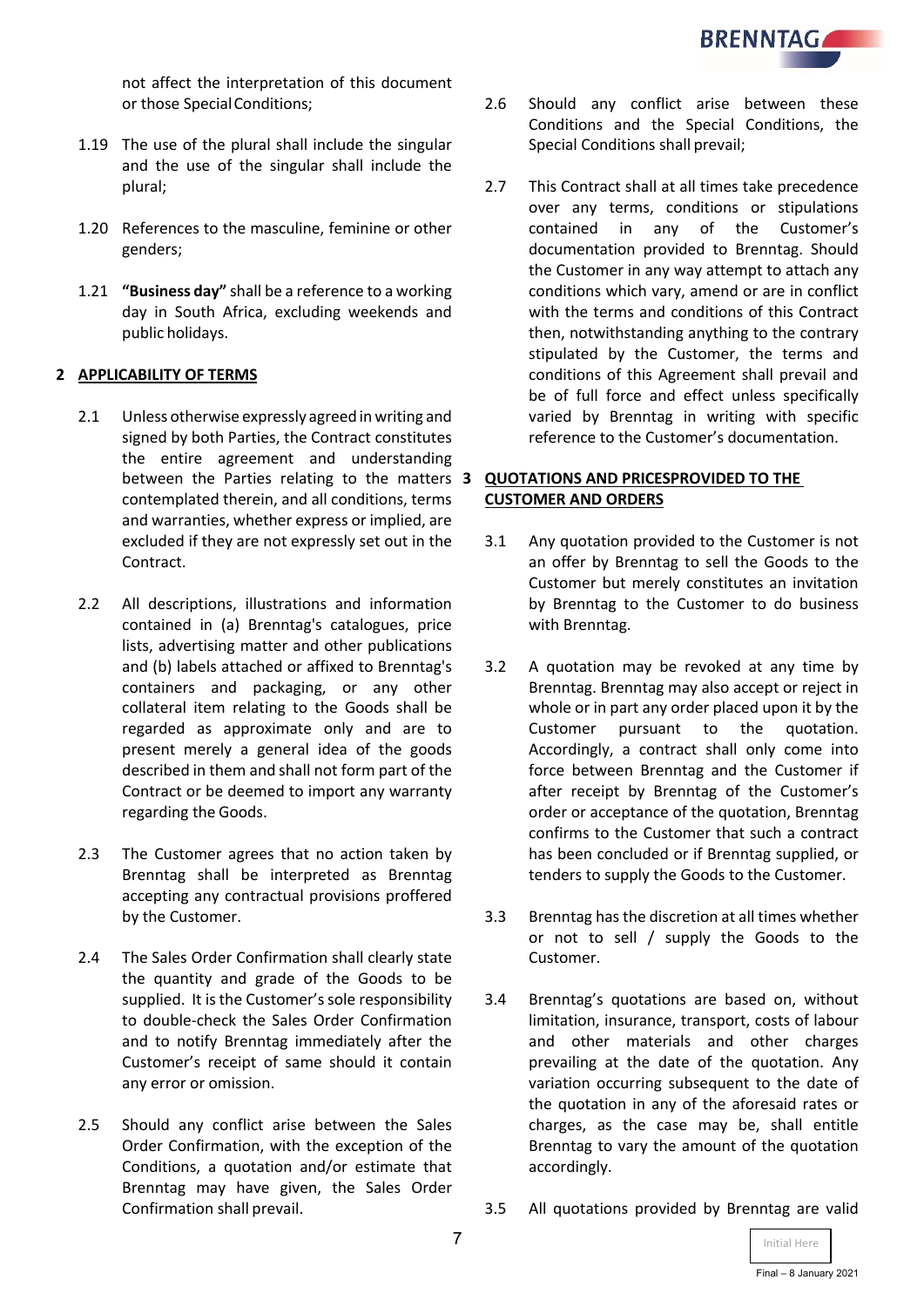**BRENNTAGAL** 

for a period of fourteen (14) days.

- 3.6 A transaction will only become effective when a Sales Order Confirmation has been dispatched by Brenntag to the Customer.
- 3.7 Brenntag cannot be held responsible for any error or omission in the Customer's Order.
- 3.8 Except as otherwise agreed in writing by Brenntag or as indicated in the Sales Order Confirmation or any Special Conditions, the price of the Goods will be that prevailing at the time of delivery stated as a price in Rand (ZAR) per ton, litre or kilogram as appropriate and shall exclude transportation, insurance, delivery (including Pumpover and any inspections required), container charges and unloading which shall be charged separately (if applicable) and shown separately on Brenntag's invoice.
- 3.9 Save as expressly stated otherwise by Brenntag in writing, prices are quoted by Brenntag exclusive of VAT, which Brenntag shall add at the prevailing rate.
- 3.10 Brenntag shall notify the Customer of any increase in the price of the Goods. The Customer may terminate its respective Order by giving Notice to Brenntag to this effect, within two (2) Business days after receipt of Brenntag's Notice. Where the Customer does not terminate its respective Order within two (2) Business days after receipt of any such Notice and in any event twenty-four (24) hours before the time that the Goods are scheduled to leave **5 OWNERSHIP AND RISK** Brenntag's premises, the Customer shall be bound to accept delivery of the Goods at the new price.
- 3.11 No orders will be processed without Brenntag being in receipt of an official order or written confirmation of the order. On Brenntag receiving the official order or written confirmation of the order, a Sales Order Confirmation will be provided by Brenntag

### **4 CREDIT**

4.1 Brenntag shall, in its sole discretion, decide whether to grant credit facilities to the Customer. Should Brenntag grant such credit facilities, the nature and extent of such credit facilities shall be in the sole discretion of Brenntag.

- 4.2 Brenntag reserves the right to increase, decrease, suspend, withdraw or terminate any credit facility granted to the Customer at any time. Such decision shall be in Brenntag's sole discretion.
- 4.3 The Customer acknowledges that the account is personal to the Customer to whom the credit facilities are granted and the Customer may under no circumstances, allow any third party to trade with Brenntag on the Customer's account.
- 4.4 The Customer may not exceed any credit limit approved by Brenntag under this Contract. Should the Customer wish to make any purchase in excess of the Customer's credit limit or should the Customer wish to increase its credit limit, the Customer shall be required to make application to Brenntag for an increase in its credit limit. These terms and conditions shall, unless as otherwise agreed between the Parties in writing, apply equally in respect of such credit limit increase.
- 4.5 Should the Customer have previously made application to Brenntag for credit facilities and should the Customer have furnished any security to Brenntag for the due performance of the Customer's obligations to Brenntag on such previous occasion, the Customer records and acknowledges that the signature by it on this document shall not novate any prior security given by it to Brenntag.

- 5.1 Risk of damage to or loss of the Goods shall pass to the Customer at the Time of Delivery.
- 5.2 Notwithstanding delivery and the passing of risk in the Goods, or any other provision of these Conditions, ownership of the Goods shall not pass to the Customer until Brenntag has received in cash or cleared funds payment in full of the price of theGoods.
- 5.3 Until such time as ownership of the Goods passes to the Customer, the Customer shall hold the Goods as Brenntag's fiduciary agent and shall keep the Goods separate from those of the Customer's and/or third parties, and keep the Goods properly stored, protected, insured and identified as Brenntag's property, but shall be entitled to resell or use the Goods in the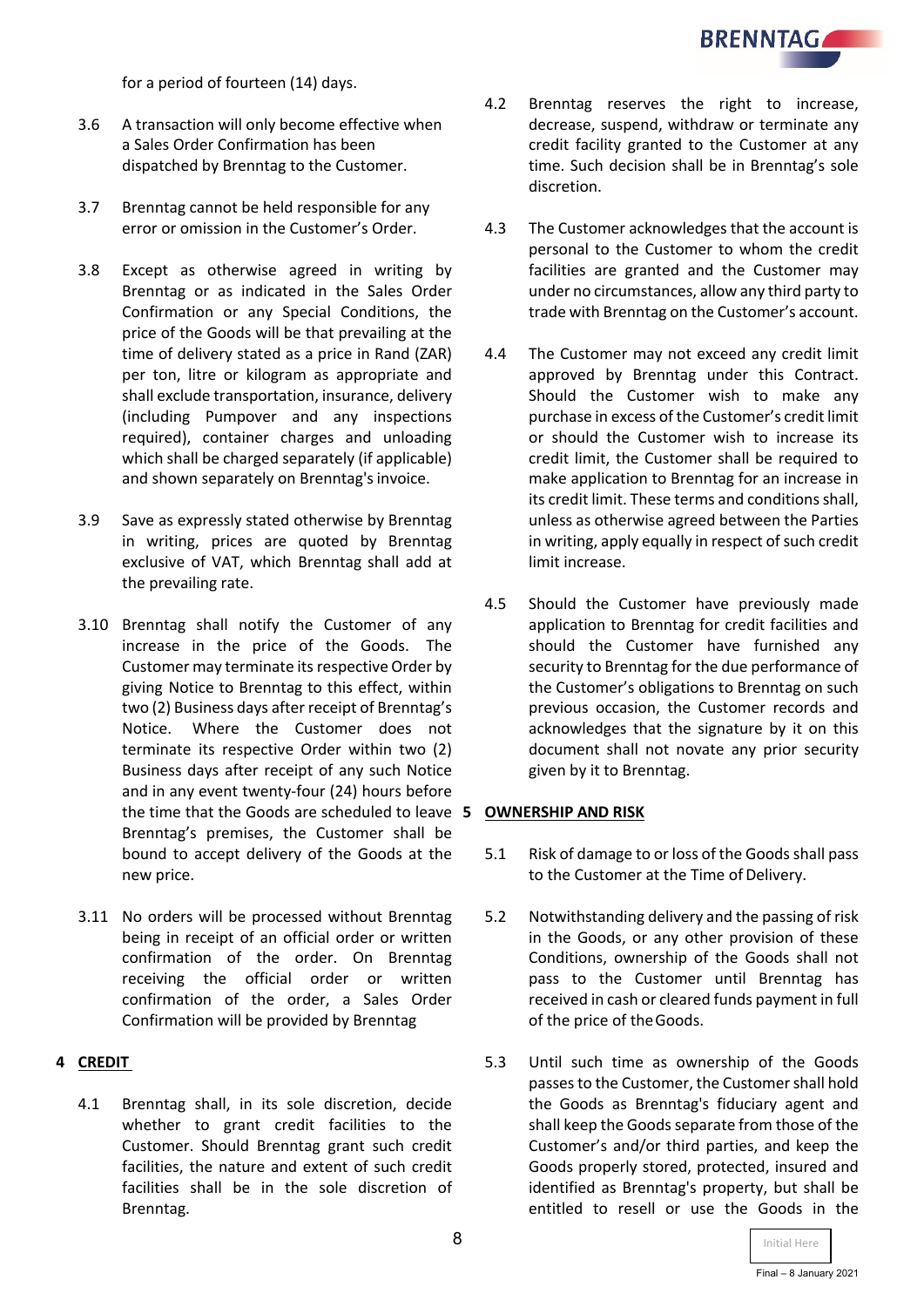ordinary course of its business provided that the monies received therefore are assigned and made over immediately to Brenntag.

- 5.4 Until such time as ownership of the Goods passes to the Customer (and provided the Goods are still in separate identifiable existence) Brenntag shall be entitled at any time to require the Customer to deliver up the Goods to Brenntag and, if the Customer fails to do so forthwith, to enter upon any premises of the Customeror any third partywhere theGoods are stored and repossess the Goods.
- 5.5 The Customer shall not be entitled to pledge or in any way charge by way of security for any indebtedness any of the Goods which remain the property of Brenntag, but if the Customer does so all monies owing by the Customer to Brenntag shall (without prejudice to any other right or remedy of Brenntag) forthwith become due and payable.

# **6 PAYMENT**

- 6.1 Brenntag shall be entitled to submit an invoice to the Customer at any time on or after the time ofdelivery.
- 6.2 The Customer shall pay Brenntag's invoice by way of EFT (Electronic Funds Transfer) in full by the last working day of the month following the month in which the invoice is issued by Brenntag and time of payment shall be of the essence.
- 6.3 Brenntag shall be entitled to charge the Customer interest on any sums paid late from due date until the date of payment. Interest shall be calculated on a daily basis at the rate stipulated in the Customer Application Form.
- 6.4 Notwithstanding the provisions of Clauses 6.1 and 6.2, Brenntag reserves the right (in Brenntag's absolute discretion) to require payment in full for the Goods on or before the **7 DELIVERY** time of delivery or otherwise to change any credit facility from time to time given by Brenntag.
- 6.5 The Customer shall make no deduction from the invoice price on account of any set-off, claim or counterclaim unless both the validity and the amount thereof have been agreed to by Brenntag in writing.
- 6.6 Payments received from the Customer shall be placed against due or unpaid interest, then to unpaid fees or charges, and finally toward the payment due to Brenntag for the Goods.
- 6.7 In the event that the Customer has a cash account with Brenntag and has not submitted an application for credit or the Customer's application for credit has not been approved or the Customer's credit has been withdrawn, suspended or terminated or if Brenntag otherwise requires, the invoice price and any other charges which may be due to Brenntag in terms of this Agreement, shall be paid by the Customer in cash prior to the delivery or collection of the Goods.
- 6.8 Brenntag may require that the invoice price be secured by an unconditional and irrevocable letter of credit in favour of Brenntag which if required, shall be:
	- 6.8.1 issued by a reputable banking institution;
	- 6.8.2 in a form satisfactory to Brenntag;
	- 6.8.3 be valid for the period required by Brenntag;
	- 6.8.4 be for the sum of the invoice price together with all taxes, duties and any other amounts which may be due and payable by the Customer to Brenntag in terms of this Contract;
	- 6.8.5 payable on proof of delivery of the Goods to the banking institution having issued the letter of credit.
- 6.9 Any variation to the Customer's payment terms shall be subject to the written approval of Brenntag.

- 7.1 The Customer acknowledges that the delivery of the Goods is conditional upon the availability of the Goods ordered by the Customer.
- 7.2 Where Brenntag agrees or states a specified delivery date, Brenntag shall use reasonable endeavours to deliver on or before the relevant date, but Brenntag shall be under no obligation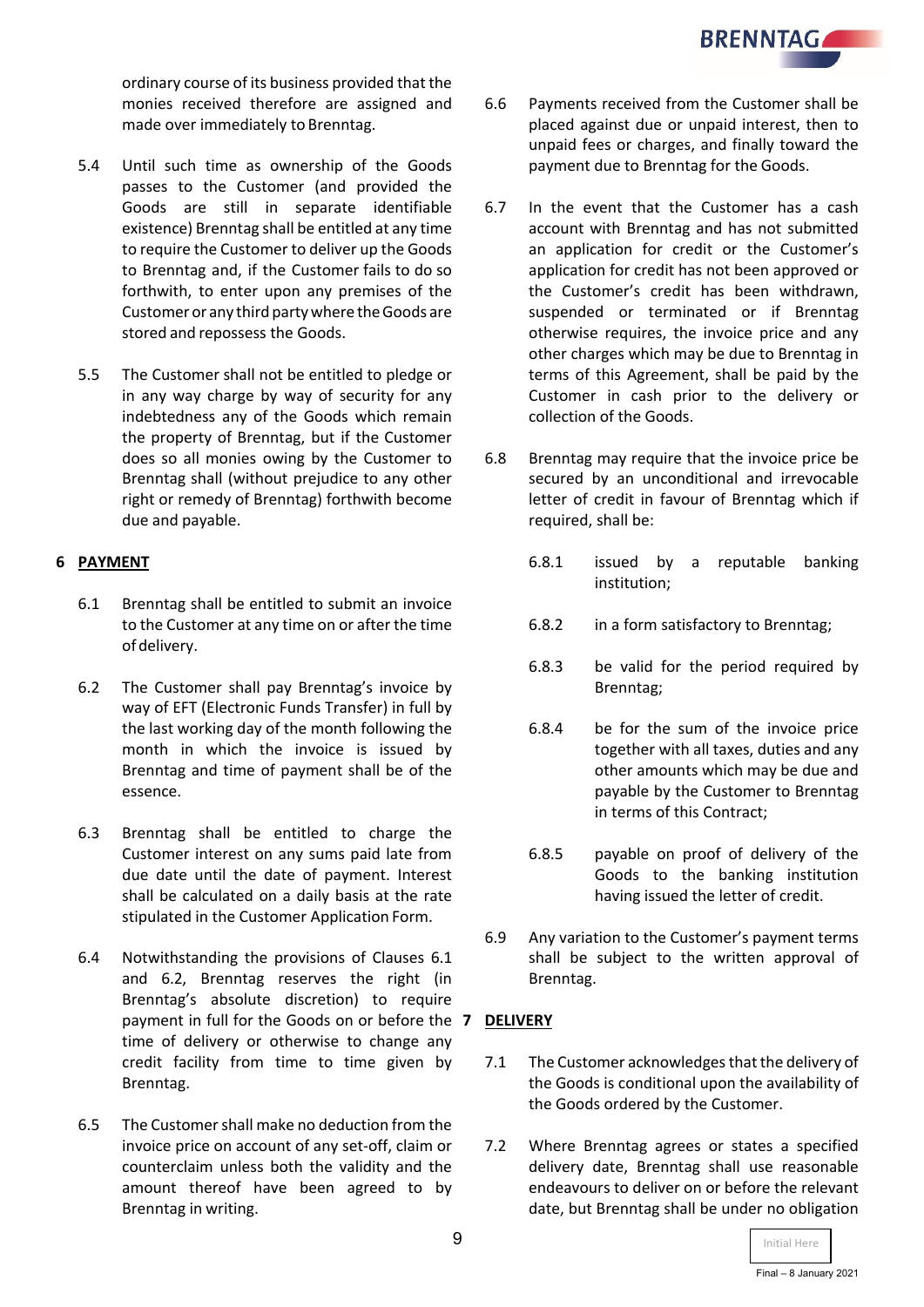to do so.

- 7.3 Brenntag shall not be obliged to make delivery at any specified time. The Customer shall be obliged to accept delivery from Brenntag during the hours of 8:30 a.m. and 4:30 p.m. on a Business Day or day on which the banks are open for a full range of transactions in the territory in which the Customer is situated (the **8 DELIVERY BY INSTALMENTS AND COLLECTIONS** "Normal Delivery Hours") if outside of South Africa. If the Customer requests that delivery take place at a specified time or outside the Normal Delivery Hours and same is recorded in the Sales Order Confirmation, Brenntag will use its reasonable endeavours to do deliver at the specified time. Brenntag may charge an additional amount for such delivery, at Brenntag's absolutediscretion.
- 7.4 Unless otherwise agreed in writing and signed between the Parties, time shall not be of the essence with respect to any of Brenntag's obligations arising under the Contract.
- 7.5 Brenntag shall not be liable in respect of any loss incurred by the Customer arising from any delay in delivery of the Goods or performance of any Ancillary Service.
- 7.6 Where the Goods are delivered by Brenntag by road tanker or similar vehicle, the time of delivery shall be when the Goods pass the final flange on the road tanker.
- 7.7 Where the Goods are delivered by Brenntag by drum or other container, the time of delivery shall be when the Goods are removed from the transporting vehicle.
- 7.8 Where the Goods are collected from Brenntag by drum or other container, the time of delivery shall be when the Goods are lifted over the side of the transporting vehicle.
- 7.9 Where the Goods are collected from Brenntag's storage tank or site, in a road tanker or similar vehicle, the time of delivery shall be when the Goods pass the final flange of Brenntag's storage tank.
- 7.10 Where the Goods are delivered in some manner other than as specified in Clauses 7.5, 7.6 or 7.8 above, the time of Delivery shall be when the Goods leave Brenntag's premises.

7.11 The provisions of Clauses 7.4, 7.5, 7.6, 7.7, 7.8, and 7.9 above are subject to any contrary provision of the Sales Order Confirmation which may specify a different time of delivery. In case the Sales Order Confirmation specify a different Time of Delivery Sales Order Confirmation shall prevail.

- 8.1 Brenntag shall be entitled to deliver the Goods by instalments. Each instalment shall be treated as if it constituted a separate and distinct contract between Brenntag and the Customer.
- 8.2 Any failure, suspension or delay by Brenntag in respect of any part-delivery of the Goods or the discovery of any defect in any of the Goods so delivered (which is not remedied) shall not entitle the Customer to cancel the remainder of the Contract and shall not affect the obligations of the Customer in respect of the remainder of the Goods or the remainder of the Contract such as including but not limited to: withhold or defer payment of the invoice price or payment of any other amounts due by the Customer in terms of this Contract, nor a reduction in invoice price, nor to any other right or remedy against Brenntag, its servants, agents, or any other persons for whom it is liable in law whether for losses, costs, damages, expenses, interest or otherwise on account of delays in effecting delivery, partial delivery or non-delivery, whether occasioned by any negligent (including grossly negligent) act or omission on the part of Brenntag, its servants, agents or any other persons for whom it is liable in law or not.
- 8.3 If Brenntag is unable to deliver the Goods to the Customer due to any act or omission on the part of the Customer, Brenntag shall be entitled to, in its sole and absolute discretion, either:
	- 8.3.1 charge the Customer for the storage of the Goods as well as any additional transportation costs, occasioned by Brenntag as a result thereof, readying the Goods for re-delivery and/or of redelivering the Goods; or
	- 8.3.2 terminate this Contract with immediate effect, dispose of the Goods in any manner which Brenntag deems fit and recover from the Customer, any loss and additional

**BRENNTAG**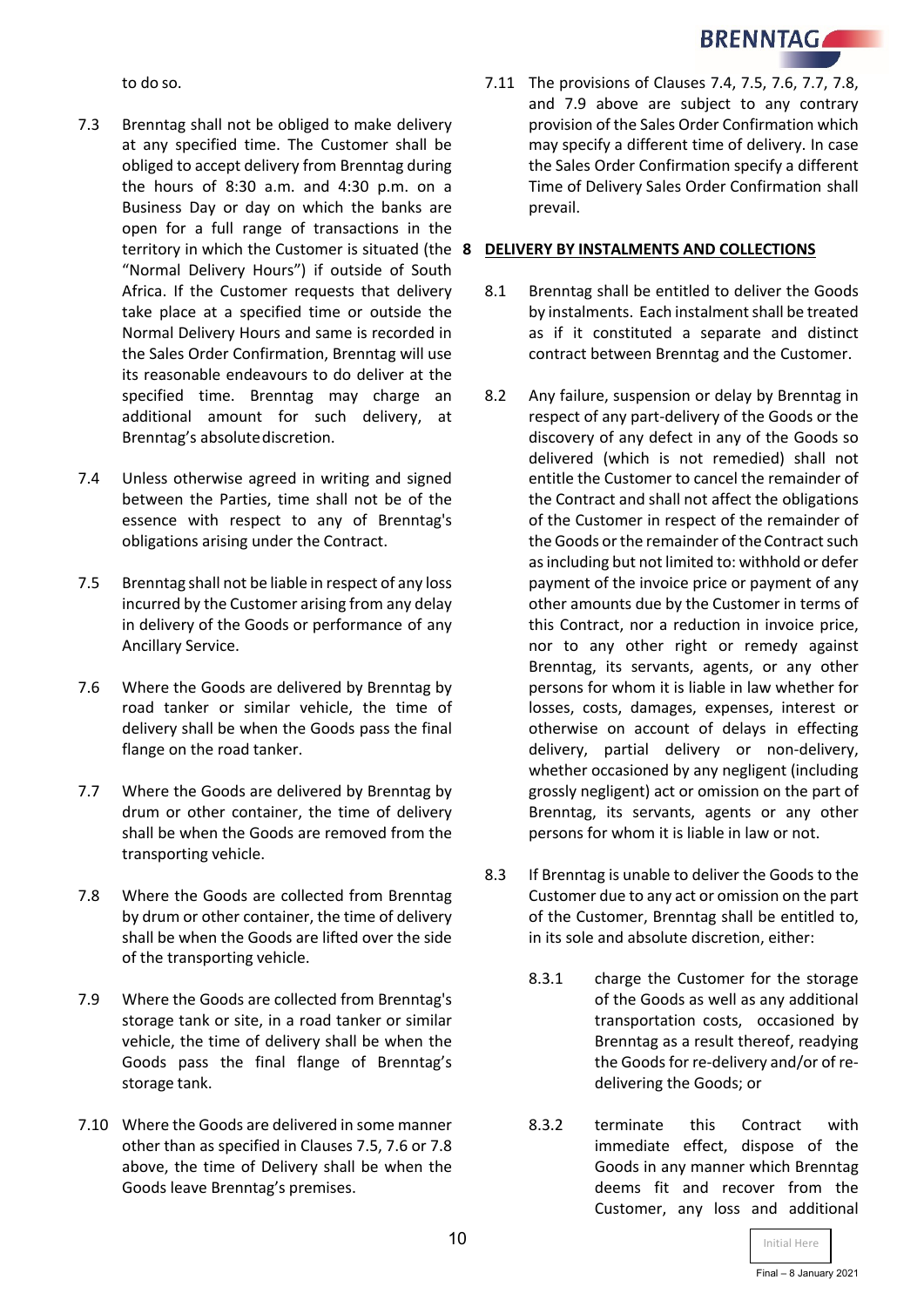

costs incurred as a result of the Customer's act or omission.

- 8.4 A signed or stamped delivery note shall constitute *prima facie* proof that the Goods have been delivered to and received by the Customer whether signed by the Customer, an employee or a representative of the Customer.
- 8.5 If the Customer collects the Goods from Brenntag using its own transport or that of its agent, then the collection will be entirely at the Customer's risk and Brenntag will not be liable for any damage or loss of whatsoever nature occasioned by such collection.
- 8.6 Clauses 8.3, 8.3.1 and 8.3.2 above shall apply equally to the collection of Goods by the Customer from Brenntag.
- 8.7 Any party who collects Goods on behalf of the Customer must provide an official collection note from the Customer or must be duly authorised to collect by the Customer. Brenntag may request the party collecting the Goods to produce their identity documents and/or driver's license and Brenntag may take copies of the identity documents and/or driver's license **10 FORCE MAJEURE** and any other documents deemed appropriate by Brenntag.

### **9 SUITABILITY OF GOODS, STORAGE OF GOODS AND OFFLOADING FACILITIES**

- 9.1 The Customer acknowledges that the Goods are generally sold in packaged form or sealed containers.
- 9.2 Should the Customer require any special packaging of the Goods or should any specific packaging be necessary for delivery of the Goods by any other means than Brenntag's normal means of delivery, the Customer shall be liable to make payment to Brenntag of the costs of such special packaging.
- 9.3 Should any license or consent of any nature whatsoever, be required for the purchase, sale, importation, carriage or use of the Goods by the Customer, the Customer shall obtain such license and consent at its own expense and provide same to Brenntag on demand. Any failure by the Customer to provide Brenntag with evidence of the license or consent shall entitle Brenntag to withhold or delay delivery of

the Goods to the Customer but shall not entitle the Customer to withhold or delay payment of the invoice price. Any additional expenses or charges incurred by Brenntag as a result, shall be for the Customer's account.

- 9.4 The Customer shall nominate the storage and offloading facilities for the Goods in its order to Brenntag and shall be solely responsible and liable to ensure that same are adequate and suitable.
- 9.5 Brenntag reserves the right at any time to refuse to make delivery of the Goods if in its sole opinion the storage and offloading facilities proposed by the Customer are inadequate, unsuitable or unsafe. Where the Goods are delivered by Brenntag such delivery shall in no way constitute a commitment or representation by Brenntag as to the adequacy or suitability of the Customer's storage or offloading facilities.
- 9.6 Save as otherwise stated on the packaging of the Goods, the Goods do not comprise of and are not derived from any genetically modified organisms or products.

- 10.1 In this Clause 10, a **"Force Majeure Event"** means an event beyond the reasonable control of the Party claiming the benefit of the clause (including the sub-contractors of Brenntag) including, without limitation:
	- 10.1.1 an act of God, war, riot, civil commotion, pandemic, compliance with a law or governmental order, rule, regulation or direction, fire, flood, storm, strike or other industrial action by the employees of either Party;
	- 10.1.2 failure by any statutory organisation, utility company, local authority or like body to provide services;
	- 10.1.3 any failure, shortage of power, fuel, raw material, Goods bought from third parties or transport, and any act or omission of any third party to the extent that performance of any obligation of the Party claiming the benefit of the Clause relies thereon; and/or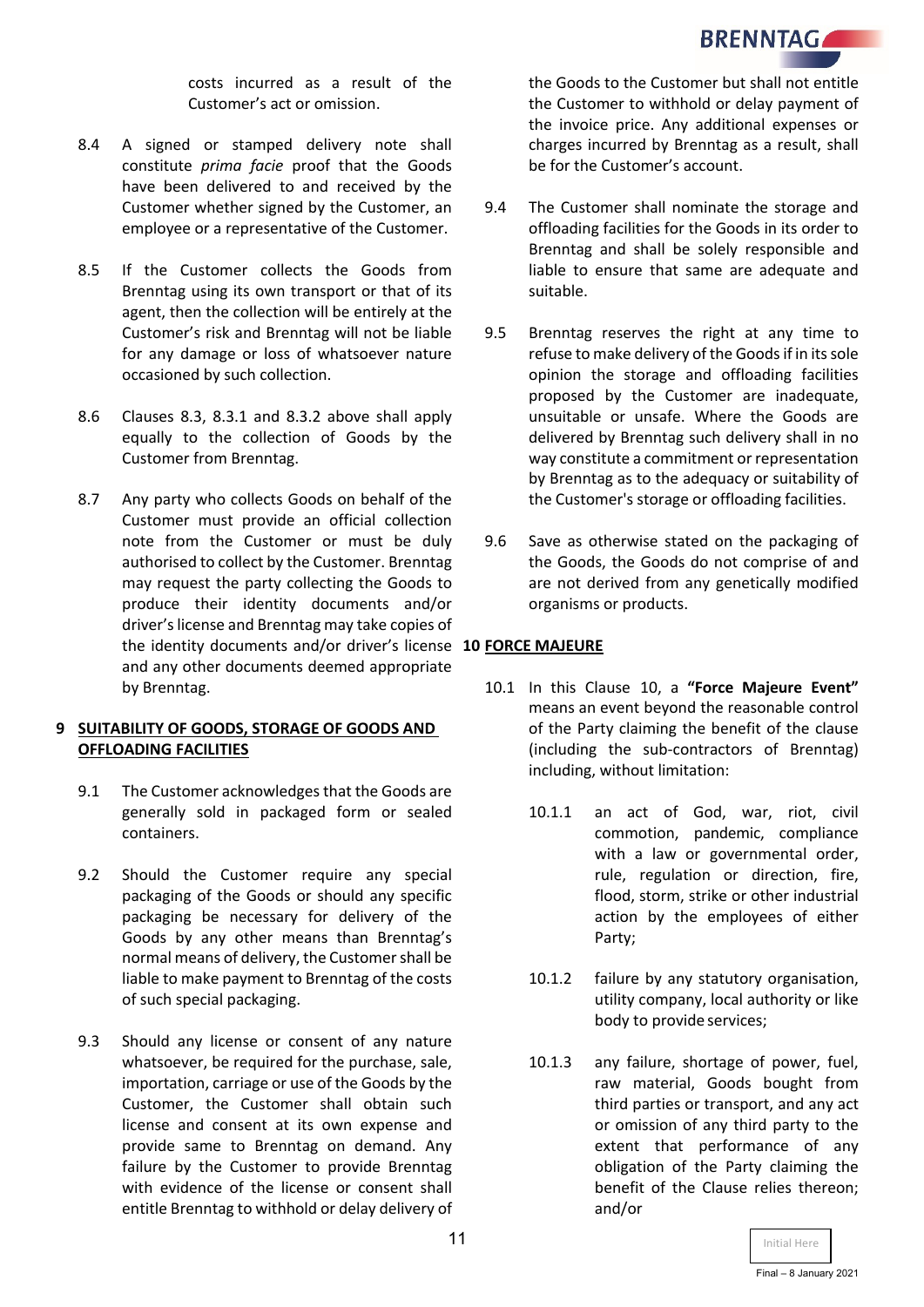**BRENNTAGALL** 

- 10.1.4 a Force Majeure declaration to Brenntag by a producer, supplier or seller of the Goods (or part thereof).
- 10.2 Neither Party shall be under any liability to the other Party in respect of any failure to perform or delay in performing any of its contractual obligations to the other Party (other than an obligation to pay monies) attributable to any Force Majeure Event and no such failure or delay shall be deemed for any purpose to constitute a breach of contract. The party seeking to take advantage of this Clause 10 shall:
	- 10.2.1 notify the other Party Notice in writing as soon as reasonably practicable of the said Force Majeure Event with reference to the:
		- 10.2.1.1 nature of event;
		- 10.2.1.2 estimated duration;
		- 10.2.1.3 date on which it came to the attention of the Customer; and
	- 10.2.2 use and continue to use its reasonable endeavours to overcome the said Force Majeure Event and to minimise the said failure or delay.

# **11 VARIATION IN SPECIFICATION**

- 11.1 Brenntag's only responsibility shall be to deliver Goods in accordance with the relevant Brenntag specification or any formal written specification referred to in the relevant Sales Order Confirmation.
- 11.2 Brenntag shall be responsible for ensuring that the Goods when supplied are in accordance with the specification/s set out in Clause 11.1 where applicable, and without limitation, Brenntag shall not be under any obligation to test for any contaminant not envisaged by the specification/s.
- 11.3 Where the Goods are pre-packaged goods that are sold on by Brenntag in the same packaging as they are bought by Brenntag, then in place of Clauses 11.1 and 11.2 above, Brenntag's only obligation in relation to the specification/s shall

be to use its reasonable endeavours to pass on to the Customer the warranties given to Brenntag by the seller of the Goods to Brenntag.

### **12 WARRANTY AND LIABILITY**

- 12.1 Brenntag warrants that the Goods will for the shelf life specified for the Goods, comply with the specification as set out in Clause 11.1 above. If no specification has previously been supplied to the Customer, a specification will be supplied to the Customer on request and Brenntag warrants that the Goods will comply with that specification. Brenntag shall not assume any further warranty and shall especially not be liable for the suitability of the Goods for the intended purpose whatsoever. The Customer is solely responsible for satisfying itself and others as to the suitability of the Goods for any particular purpose. To this end the Customer acknowledges that it is relying solely on the Customer's own skill and judgment and not on Brenntag when determining such suitability. Brenntag warrants that the Goods will for their shelf life comply with their specifications. If no specification has previously been supplied to a Customer, a specification will be supplied upon request and Brenntag will warrant that the Goods will comply with that specification.
- 12.2 Save as provided for in Clause 12.1 above, Brenntag shall not assume any further warranty and shall especially not be liable for the suitability of the Goods for the intended purpose whatsoever. The Customer is and shall remain solely responsible for satisfying itself as to the suitability of the Goods for any particular purpose, relying on its own skill and judgment.
- 12.3 The exclusions from and limitations of liability set out in this Clause 12 shall be considered severable. The validity or unenforceability of any one paragraph or sub-paragraph of this Clause 12 shall not affect the validity or enforceability of any other part of this Clause 12.
- 12.4 Brenntag warrants that the Goods to the best of its knowledge do not infringe on any right to any third party including, without limitation, any intellectual property rights of any third party, or applicable laws, statutes, regulations, codes or rules;
- 12.5 The provisions of this Clause 12 shall survive the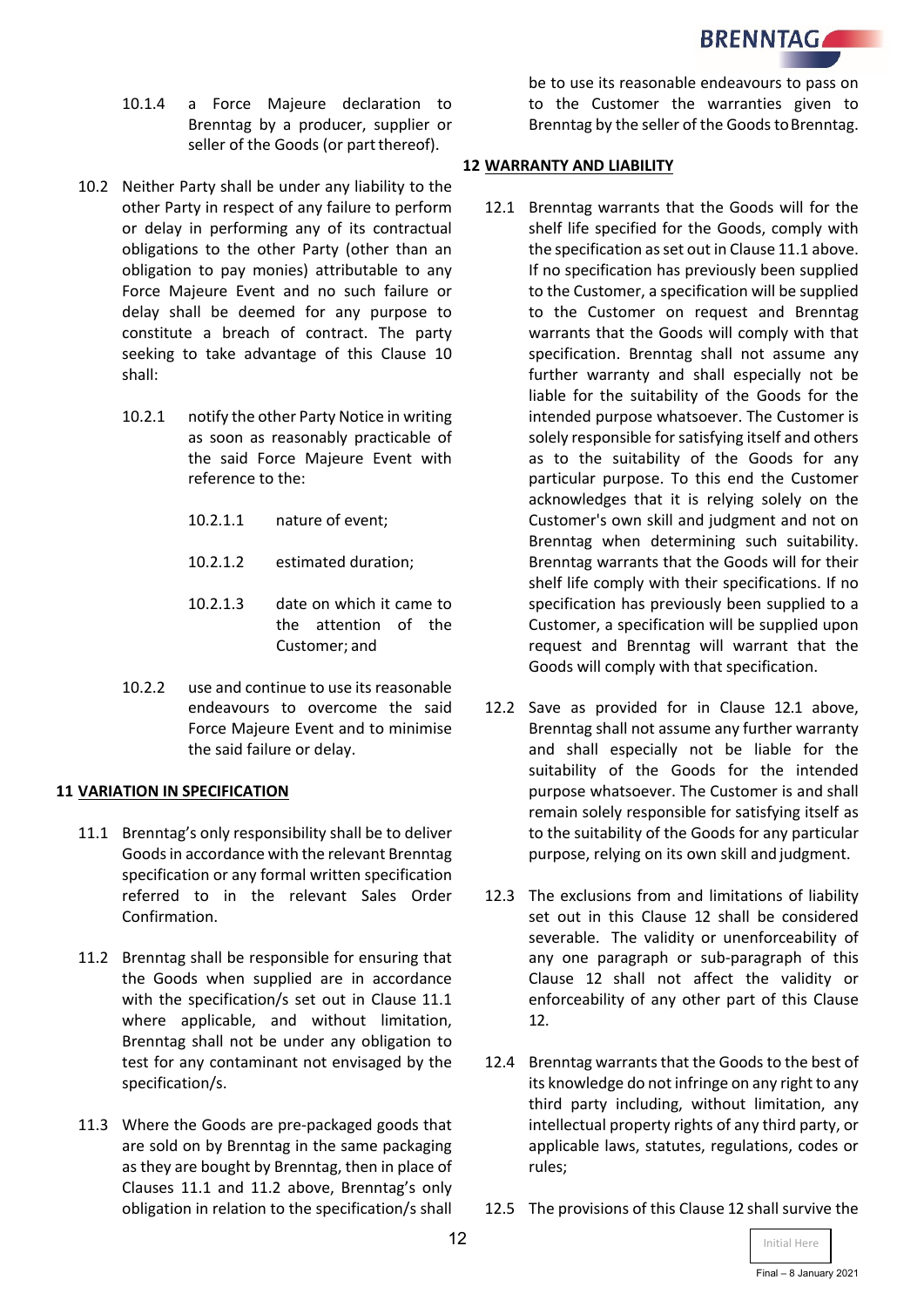

termination of the whole or a Part of the **13 SAMPLES** Contract.

- 12.6 The Customer may not rely on representations of any nature whatsoever made by Brenntag, its employees and/or its agents which allegedly induced the Customer to enter into this Agreement, unless the representation is recorded in writing in this Agreement.
- 12.7 The Customer and Signatory warrants that:
	- 12.7.1 the Signatory is authorised to enter into this Agreement;
	- 12.7.2 any signatory to any tax invoice, delivery note or other documentation of Brenntag made out in the name of, or to the Customer is duly authorised **14 CONTAINERS AND PALLETS** to bind the Customer in respect of the relevant transaction; and
	- 12.7.3 the Customer is the entity that the Signatory represents it is;
	- 12.7.4 all information provided to Brenntag herein is accurate, true and correct.
- 12.8 In the event of the Customer wishing to raise a dispute regarding the authority of any signatory to the aforesaid documents, the customer shall:
	- 12.8.1 raise the said dispute no later than the end of the following business day after the delivery and/or being sent the said document;
	- 12.8.2 tender return of any goods delivered as a consequence of any said documents;
	- 12.8.3 failing which the customer is deemed to have waived its rights to rely on such a denial of authority.
- 12.9 Customer acknowledges that only a duly authorised director of Brenntag is authorised to grant any indulgence, waive any right in terms of this Contract, amend any terms of this Contract or enter into any other agreement with the Customer, and that such authority cannot be delegated to any other employee of Brenntag.

Except where the Goods are specifically ordered in writing against samples supplied by Brenntag and the Sales Order Confirmation expressly refers to those samples, any and all samples supplied by Brenntag are supplied for information only. Where the Customer requires an additional warranty that the Goods comply with such a sample, the Customer must communicate the same to Brenntag prior to the issue of a Sales Order Confirmation. The Sales Order Confirmation shallrefer to any additional warranty (in the form of an additional specification) to which Brenntag may agree. Brenntag does not give any further warranty about compliance of the Goods with any sample other than in respect of the specification contained in the Sales Order Confirmation.

- 14.1 This Clause 14 shall only apply where containers or pallets belonging to Brenntag are used in connection with the delivery of the Goods.
- 14.2 The value of all chargeable containers or pallets used in connection with the delivery of the Goods will be shown as a separate item on Brenntag's invoice for the Goods and shall be paid for in full by the Customer when payment for the Goods isdue.
- 14.3 All chargeable containers or pallets must be returned, at the Customers expense, to Brenntag in good and complete condition within three (3) months of receipt of same by the Customer.
- 14.4 A Customer may be eligible for a credit to be used against purchases of Goods within twelve (12) months of the date of award of such credit. If such credit is not used within that period, it shall lapse.

### **15 INTELLECTUAL PROPERTY**

15.1 The Customer hereby indemnifies and holds Brenntag harmless against all costs, claims, losses, expenses and damages incurred by Brenntag or for which it may become liable for, due to or arising directly or indirectly out of any infringement or alleged infringement of intellectual property right connected to the importation, manufacture or sale of Goods made to the specification or special requirements of the Customer.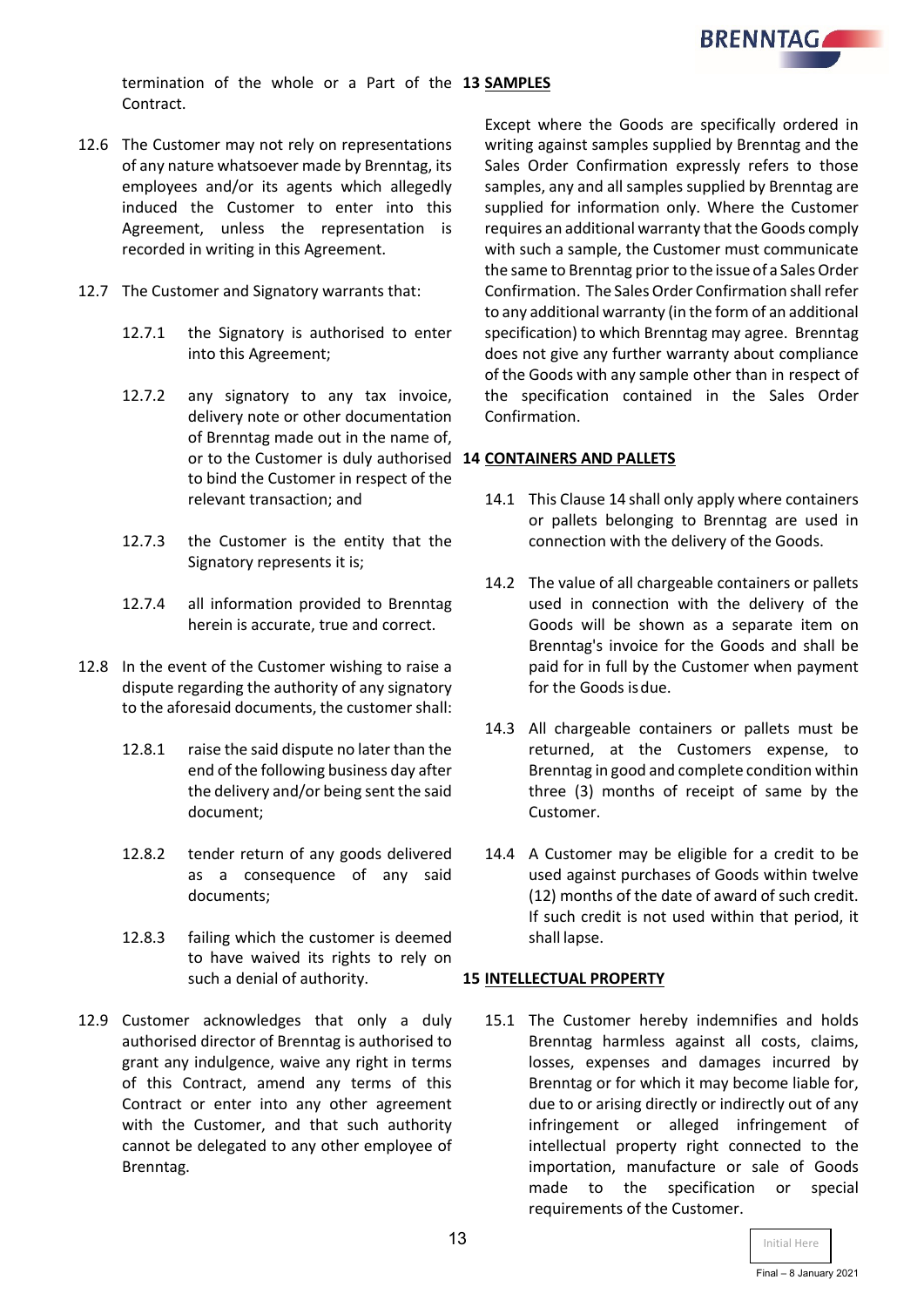- 15.2 Unless otherwise agreed in writing with Brenntag:
	- 15.2.1 Brenntag shall retain the exclusive property and reserve the copyright in all documents supplied or produced to the Customer in connection with the Contract;
	- 15.2.2 all Intellectual Property rights in or relating to the Goods shall (subject to any existing rights of any third party in any design or invention incorporated or used in the design of the Goods) be the exclusive property of Brenntag and neither the Customer nor any agent, contractor or other person authorised by the Customer shall at **17 HEALTH AND SAFETY AT WORK** any time make any unauthorised use of those Intellectual Property rights.

### **16 CLAIMS**

- 16.1 The Customer shall conduct a diligent inspection of the Goods as soon as is practicable after the Time of Delivery.
- 16.2 In respect of patent defects with the Goods, the Customer shall give to Brenntag in writing before the end of the next Business day after the Time of Delivery, Notice of any claim for any defect, shortage, damage or loss to the Goods.
- 16.3 In respect of latent defects with the Goods, the Customershall give to Brenntag in writing within a limitation period of 5 (five) business days after their discovery, Notice of any claim for any defect, shortage, damage or loss to the Goods subject to all latent defects having to be reported within 30 (thirty) days after delivery and in any case before use in any application.
- 16.4 If the Customer fails to give notice of a claim, the Goods shall be conclusively presumed to have been received and accepted by the Customer as being without any claim for any defect, shortage, damage or loss.
- 16.5 Notwithstanding clauses 16.2 and 16.4 above, if the claim is lodged based on a defect, loss, damage, or non-compliance with the Contract or non-delivery then Brenntag undertakes at its option without prejudice to Brenntag's rights' either to repair, reprocess or replace the items

concerned at its expense but shall not be under any further or other liability in connection with such non-delivery, loss, damage or noncompliance.

16.6 Subject to clauses 16.2 and 16.4 above, the Customer shall only be entitled to bring a claim against Brenntag where the Customer has first issued a Notice to Brenntag informing it of impending legal proceedings within the period that is the lesser of (a) the shelf life of the Goods and (b) the period of twelve (12) months commencing on the date upon which the Customer ought reasonably to have known of its entitlement to bring such a claim to enable Brenntag to carry out its own independent assessment of the Goods in question.

- 17.1 Where required by law, Brenntag and the Customer will supply safety data sheets and other information to each other regarding the health and safety attributes of the Goods.
- 17.2 The Customer will comply with health and safety legislation. In particular but without limitation, the Customer shall fully and effectually indemnify Brenntag against any costs, claims, losses, expenses and damages incurred by Brenntag or for which it may be liable due to or arising directly or indirectly out of:
	- 17.2.1 an Unexpected Defect in the Goods;
	- 17.2.2 a failure to use the Goods in accordance with the health and safety legislation or with the information regarding the health and safety attributes of the Goods supplied by or on behalf of Brenntag (whether such failure is on the part of the Customer's employees, contractors or agents, or a third party to whom the Customer has supplied the Goods);
	- 17.2.3 a failure to comply with the Customer's obligations under REACH.

In this Clause 17.2.1, an **"Unexpected Defect"** means a defect in the Goods other than a failure by the Goods to meet the specification indicated in the Sales Order Confirmation.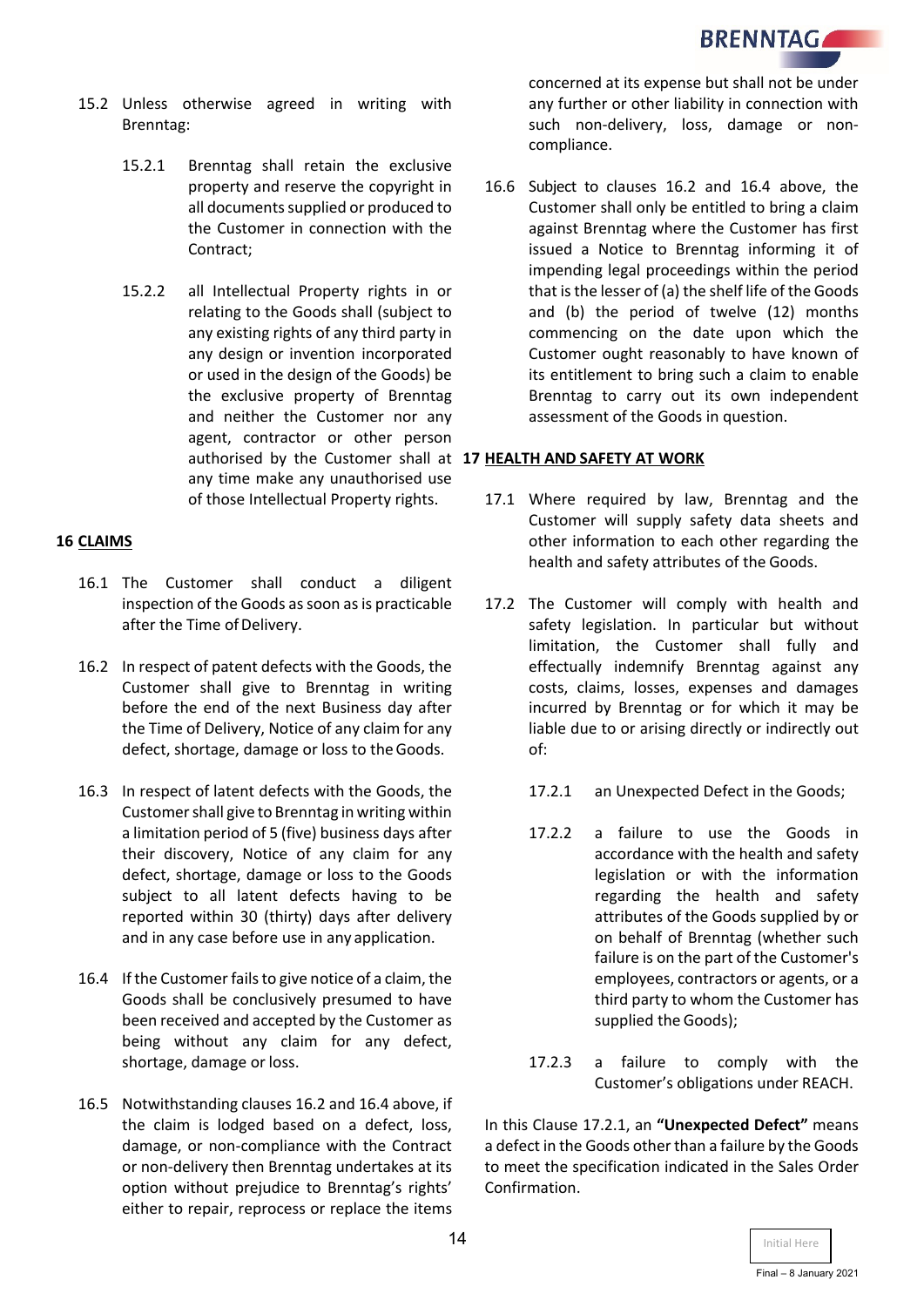- 17.3 The Customer undertakes to ensure that all information provided or made available by Brenntag to the Customer concerning the use, handling, processing, storage or transportation of the Goods (hereinafter the **"Use of the Goods"**), including without limitation all information concerning any risks to health or safety to which the use of the Goods may give rise to and any conditions necessary to ensure that the use of the Goods will be without risks to health, shall be brought to the attention of all employees of the Customer and others involved in the use of the Goods. The Customer undertakes further to impose a similar requirement upon any third party to whom the Goods are sold and/or supplied.
- 17.4 The Customer shall promptly inform Brenntag of any incident of which the Customer becomes aware in which the use of the Goods has or may have given rise to risks to the health or safety of any person.

### **18 EXPORT SALES**

- 18.1 The provisions of this Clause 18 shall apply only where the Sales Order Confirmation indicates that an Incoterm applies to theContract.
- 18.2 Depending on the applicable Incoterms, the responsible Party shall be responsible for **20 ELECTRONIC COMMUNICATIONS** complying with any legislation or regulations governing the importation of Goods into the country of destination and for the payment of any duties on them, and the other Party shall furnish them upon request with any information and/or documentation and/or do all things reasonably necessary to ensure that Party's legal compliance.
- 18.3 Where Brenntag has agreed to invoice for the Goods in a currency other than Rand, Brenntag may at any time prior to delivery revise the price of the Goods to take account of any variation in exchange rates.
- 18.4 The Customer will bear the costs of foreign payments into Brenntag's banking account.

### **19 CESSION OF BOOK DEBTS**

19.1 The Customer hereby irrevocably cedes, assigns and transfers, makes over unto and in favour of interest in and to its claims against its debtors,

both present and future and from whatsoever cause arising, as security for all or any of the amounts which the Customer may now or at any time in the future owe to Brenntag.

- 19.2 The Customer irrevocably authorises Brenntag, in its absolute discretion, to claim from all or any of the Customer's debtors the whole or any portion of the indebtedness of any one or more of them, to give a valid receipt or discharge for such indebtedness, to take any action in its name in any court of competent jurisdiction and to proceed in execution thereunder against all or any of the said debtors, to cede, transfer, negotiate, pledge or otherwise deal with all or any of the said debtors, to exchange promissory notes, cheques, agreements, documents of title or any other security held by the Customer.
- 19.3 The security created by the cession shall be a continuing one, notwithstanding any fluctuation in the amount of indebtedness of the Customer to Brenntag.
- 19.4 The Customer hereby undertakes on demand, to furnish Brenntag with such information concerning its debtors as may be reasonably required, to enable Brenntag to give effect to the provisions of this clause 19.

- 20.1 Each Party, at its own expense, shall provide equipment, software and services and testing necessary to effectively and reliably electronically transmit and receive documents and where such documents are signed by means of an Electronic Signature.
- 20.2 Each party shall properly use security procedures which are reasonably sufficient to ensure that all electronic transmissions of documents are authorized and to protect its business records and data from improper access.
- 20.3 Any document properly transmitted pursuant to the terms hereof shall be considered to be "in writing" and shall constitute an "original" when printed from electronic files or records established and maintained in the normal course of business.

### Brenntag, all the Customer's right, title and **21 GENERAL LIMITATION OF LIABILITY AND INDEMNITY**

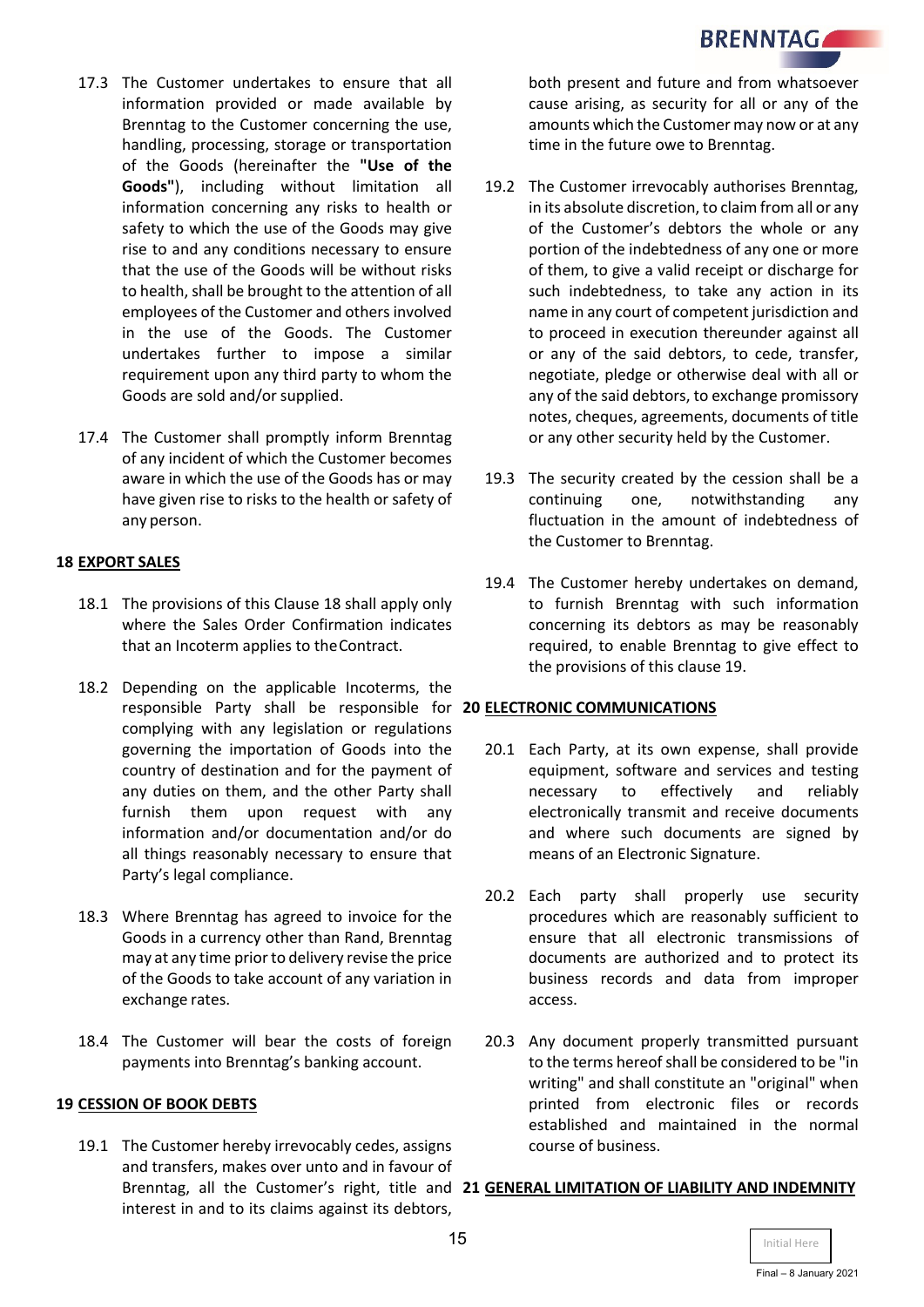

- 21.1 The Customer acknowledges that Brenntag shall not be liable to the Customer or to any other person for any direct, indirect or consequential damages of any nature whatsoever or any loss of profit or special damages of any nature whatsoever and whether in the contemplation of the Parties or not which the Customer may suffer as a result of any breach by Brenntag of any of its obligations under this Agreement or arising from the sale and purchase of the Goods hereunder or arising from any other cause whatsoever.
- 21.2 To the extent that Brenntag is found to be liable to the Customer due to any reason whatsoever by a competent forum that has jurisdiction to adjudicate a dispute, Brenntag's liability shall be limited to the maximum total sum of the Goods purchased by the Customer from Brenntag in the previous 3 (three) months.
- 21.3 The Customer hereby indemnifies Brenntag and its employees, directors and agents against any claim that may arise against Brenntag as a result of the sale of the Goods and against any damage, either physical or economic or for which liability has been specifically excluded in clause 21.1 above, or from whatsoever cause.

# **22 SURETYSHIP**



- 22.1 The Signatory, by his signature hereto, binds himself in favour of Brenntag, its successors-intitle and assigns as surety for and co-principal debtor with the Customer for the due and punctual performance by the Customer of all its obligations to Brenntag in terms of this Agreement.
- 22.2 The suretyship obligation is an unlimited obligation with regard to any and all present and future indebtedness already incurred or to be incurred by the Customer, notwithstanding any agreed limit from time to time.
- 22.3 This suretyship shall remain of full force and effect notwithstanding:
	- 22.3.1 any indulgence, concession, leniency or extension of time which may be shown or given by Brenntag to the Customer;
	- 22.3.2 any amendment/s to this Agreement and/or other agreement for the time

being existing between the Parties;

- 22.3.3 the surety hereby warrants that he has read and understood each term and condition of this Agreement and accepts it as binding on him.
- 22.4 The surety shall be liable for all costs incurred by Brenntag in the recovery of any amounts or the enforcement of any rights which it has hereunder, including collection charges and costs on an attorney and client scale and costs of Counsel as on brief whether incurred prior to or during the institution of legal proceedings or if judgment has been granted, in connection with the satisfaction or enforcement of such judgment.
- 22.5 The surety shall forthwith furnish Brenntag with all information reasonably required by Brenntag. The surety warrants that the information given is true and correct in every respect. The surety undertakes to update the information furnished to Brenntag in order to ensure that the information is accurate and up to date.
- 22.6 Any judgment, whether formal or informal, in Brenntag's favour against the Customer shall, notwithstanding that the surety has not been joined in the proceedings giving rise to the judgment, preclude the surety from being entitled to dispute the merits of the claim in respect of which the judgment has been granted, in proceedings against the surety.
- 22.7 The surety acknowledges that he has been given an opportunity to read through, seek advice and ask questions on the contents of this clause 22, this Contract, the application for credit and his rights in terms of the National Credit Act 34 of 2005 ("NCA").

### **23 FURNISHING OF INFORMATION BY AND USE OF THE INFORMATION BY BRENNTAG**

23.1 The Customer, the Signatory and its Principals hereby consent to the collection, processing, and use of all information provided to Brenntag in terms of this Contract and the sharing of such information with third parties for the purposes of verifying the information, carrying out and managing business operations, for legal reporting obligations, and any other legitimate purposes as Brenntag in its sole discretion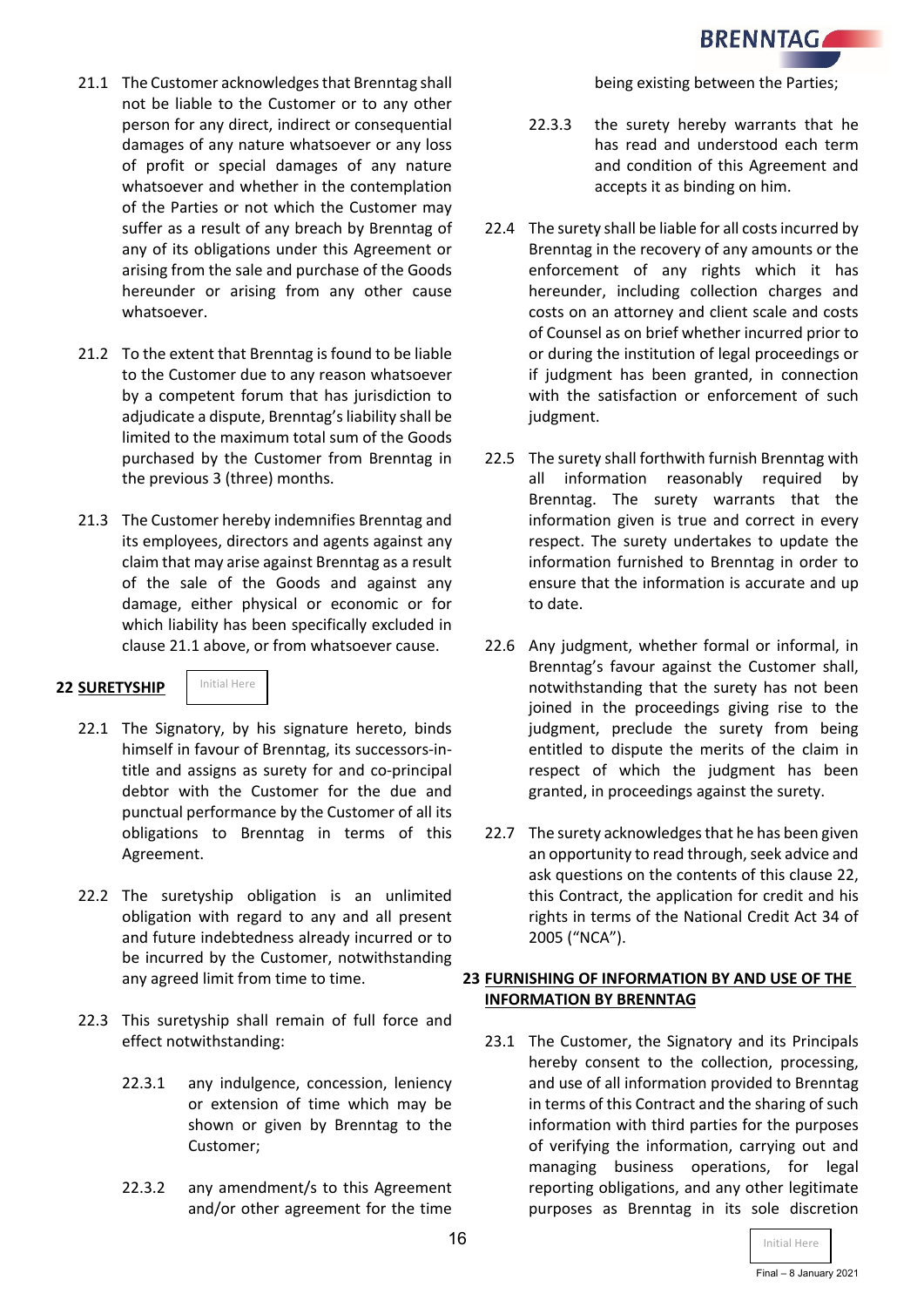

deems fit. For the purposes of this Contract, any reference to "information" shall include all information provided by the Customer and the Signatory in terms of this Agreement and personal information as defined in the Protection of Personal Information Act, 4 of 2013 ("POPI").

- 23.2 The Customer, the Signatory and its Principals specifically:
	- 23.2.1 authorises and consents to Brenntag carrying out credit checks and obtaining information regarding *inter alia*, its creditworthiness and dealings with other suppliers from any Credit Bureau which is registered as such in terms of section 43(1) of the NCA;
	- 23.2.2 acknowledges and accepts that the Credit Bureau will keep a record of such search;
	- 23.2.3 acknowledges and consents to Brenntag divulging information for market research or about the manner in which the Customer has conducted its account with Brenntag to other suppliers and to any registered Credit Bureau, or for insurance and assurance underwriting and administration or for any other related purpose;
	- 23.2.4 acknowledges that in the event of the **25 CONFIDENTIALITY** Customer defaulting with any of its obligations in terms of this Contract, Brenntag shall be entitled to report such default to any registered Credit Bureau and that such information may be used by other lenders in assessing any applications for credit made by the Customer.
- 23.3 The Customer and surety undertake to inform Brenntag in writing at least 30 (thirty) days prior to any intended sale or alienation of part or the whole of the Customer's business or changing the principal and/or shareholding of or in the Customer's business. The surety will remain **26 TERMINATION** liable to Brenntag for any amount payable to Brenntag notwithstanding the sale of the business to a third party, alternatively the surety is estopped from denying their liability, notwithstanding the sale or alienation or

transfer of part or the whole of the Customer's business and membership interest and/or shareholding. Brenntag shall be entitled, in its sole discretion to terminate this Agreement upon the sale / alienation of part or the whole of the Customer's business, upon the changing of the principal and/or shareholding of or in the Customer's business.

23.4 The Customer, the Signatory and its Principals hereby agree to update their respective information in terms of the Financial Intelligence Centre Act, 38 of 2001, the NCA and POPI. Any failure to update information may at Brenntag's sole discretion lead to a termination, reduction or suspension of the Customer's credit facility with Brenntag.

### **24 ORIGINAL DOCUMENTATION**

- 24.1 The Customer undertakes to deliver the original signed Application and Terms and Conditions of together with all information and/or documentation required by Brenntag, to Brenntag.
- 24.2 The Customer's failure to deliver the documentation contemplated in Clause 24.1 above may at Brenntag's sole discretion result in the Customer's Application not being approved alternatively, to a termination, reduction or suspension of the Customer's credit facility with Brenntag.

The Customer and Brenntag undertake that they will not at any time hereafter use, divulge or communicate to any person, except to their employees, Affiliates, professional representatives or advisers specifically on a need-to-know basis, or as may be required by law or any legal or regulatory authority, any confidential information concerning the business or affairs of the other party which may in future come to their knowledge. The Customer and Brenntag shall use their reasonable endeavours to prevent the publication or disclosure of any confidential information concerning such matters.

26.1 If:

26.1.1 the Customer makes any voluntary arrangement with its creditors; is

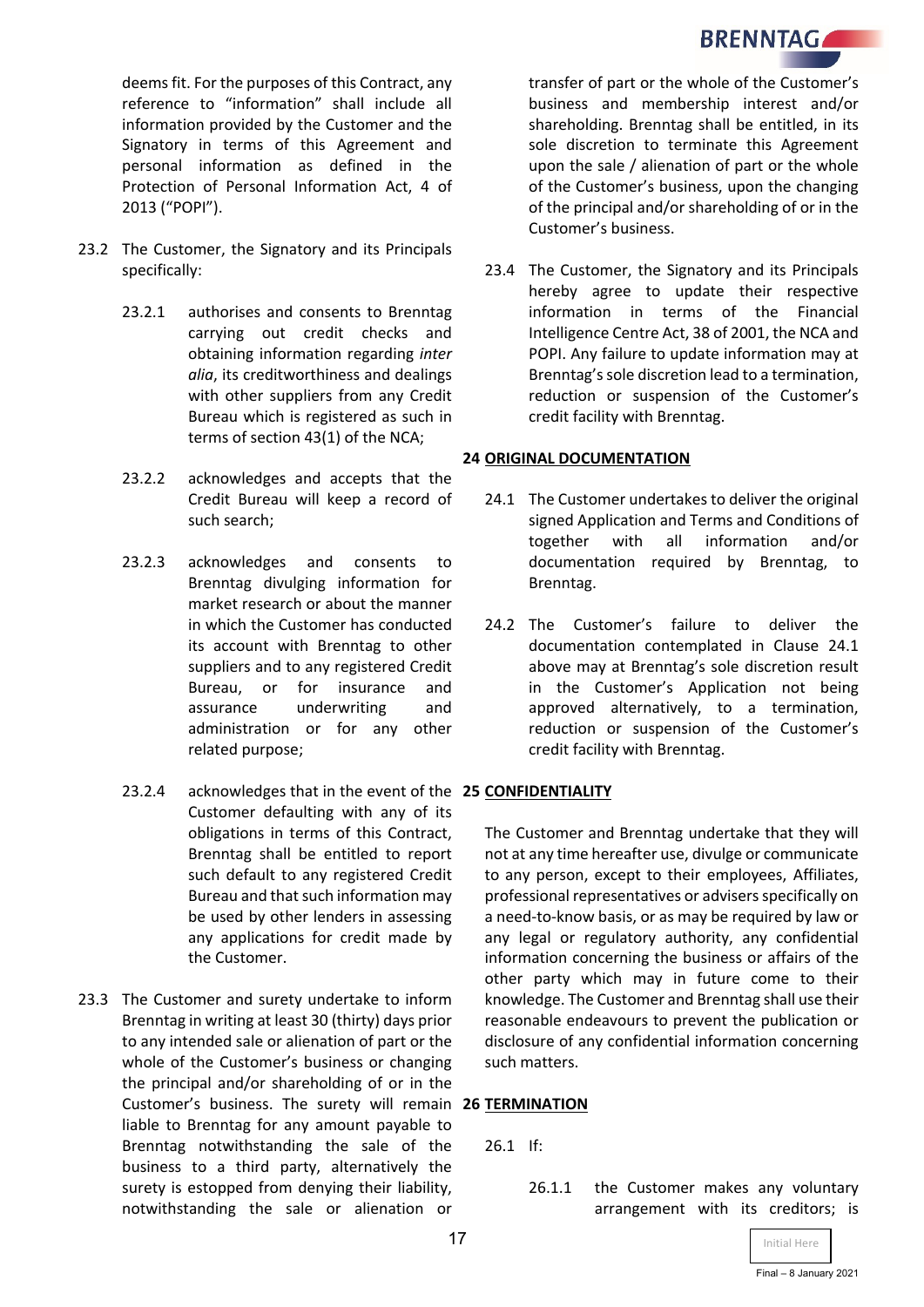

placed into liquidation; sequestrated or goes into business rescue; and/or

- 26.1.2 the sheriff, a business rescue practitioner or debt counsellor takes **27 CESSION** possession of any of the property or assets of the Customer; and/or
- 26.1.3 the Customer ceases, or threatens to cease, to carry on business; and/or
- 26.1.4 Brenntag reasonably apprehends that any of the events mentioned above is about to occur in relation to the Customer and notifies the Customer accordingly; and/or
- 26.1.5 any event takes place in any jurisdiction other than South Africa which is analogous to any of the above under this Clause 26; and/or
- 26.1.6 a Force Majeure event continues for more than two (2) months; and/or
- 26.1.7 the Customer is in breach of any material provision of the Contract and fails to remedy such breach within five (5) Business days of a notice from Brenntag indicating the breach and requiring the Customer to remedy the same.

then, without prejudice to any other right or remedy available to either Party, the other Party shall be entitled to cancel the Contract or (in Brenntag's instance) suspend any further deliveries under the Contract without any liability to the Customer.

- 26.2 Where Clause 26.1 above applies and if the Goods have been delivered but not paid for, payment therefore shall become immediately due and payable notwithstanding any previous agreement or arrangement to the contrary.
- 26.3 The Customer may terminate an order on Notice below, at any time not less than one (1) Business day before the time that the Goods are scheduled in accordance with the Sales Order Confirmation to leave Brenntag's premises provided always that where the Customer exercises this right, the Customer shall be liable to compensate Brenntag for all costs incurred by such termination. Brenntag may issue an

invoice for such costs at any time after such Notice of termination has been received.

- 27.1 Brenntag shall be entitled to cede its rights and obligations in terms of this Contract without the consent of the Customer to any person or entity. Should Brenntag cede its claim against the Customer and the surety to any third party ("the Cessionary"), then the above Cession of Book Debts and Deed of Suretyship shall be deemed to have been given by the Customer and the surety to such Cessionary as continuing covering security for the due payment of every sum of money which may at the time of such cession or at any time thereafter become owing by the Customer and/or the surety to the Cessionary, whether acquired by the Cessionary by way of cession or otherwise, and such Cessionary shall be entitled to exercise all rights in terms of the Cession of Book Debts and Deed of Suretyship as if such cessionary were the supplier hereunder.
- 27.2 The Customer shall not be entitled to delegate or assign any right or obligation in terms of this Contract, nor cede any right or claim arising out of this Contract to any person.

# **28 GENERAL**

- 28.1 Save in respect of a waiver granted in writing, the failure of Brenntag at any time to enforce a provision of this Contract shall not be deemed a waiver of such provision or of any other provision of this Contract or of Brenntag's right thereafter to enforce that or any other provision of this Contract. If a provision in this Contract is determined by a Court or tribunal of a competent jurisdiction to be wholly or partly unenforceable for any reason:
	- 28.1.1 such unenforceability shall not affect the rest of this Contract; and
	- 28.1.2 the Parties shall in good faith amend and if necessary, novate this Contract to reflect as near as may be the spirit and intention behind such unenforceable provision or provisions so that the same comply with the laws of that jurisdiction.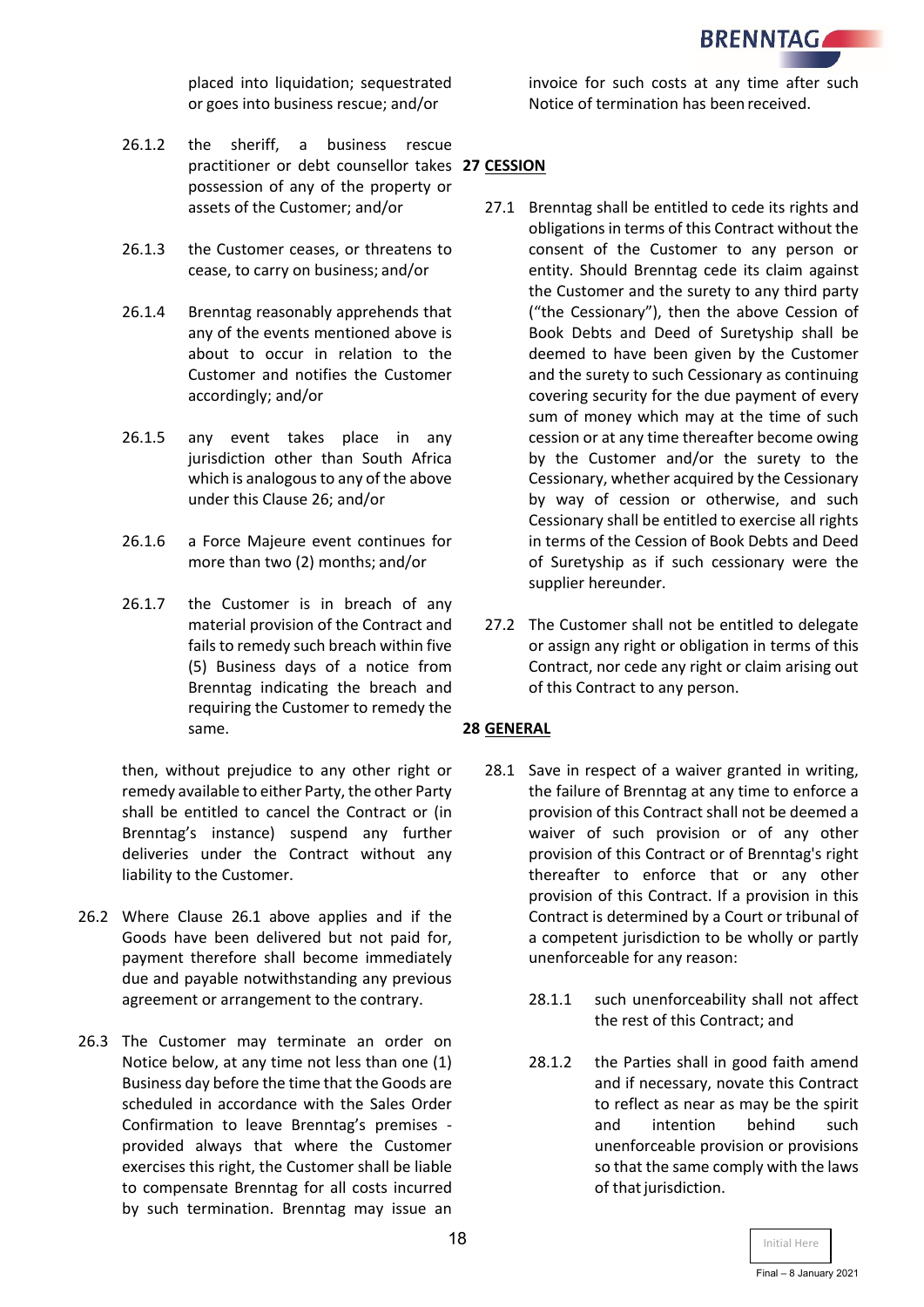

- 28.2 Nothing in the Contract shall create any joint venture, agency or partnership between Brenntag and theCustomer.
- 28.3 Brenntag reserves the right to amend these Conditions. Subject hereto, variations to other documents which form part of the Contract must be made in writing and be signed by both **30 CERTIFICATE OF INDEBTEDNESS** Parties, in the case of Brenntag by a director as shown on Brenntag's Company Register.
- 28.4 Each Party shall at its own cost do and execute, or arrange for the doing and executing of, each necessary act, document and thing reasonably requested of it by the other Party to implement the Contract.
- 28.5 The Laws of the Republic of South Africa shall **31 DISPUTE RESOLUTION** apply to the Contract.
- 28.6 If the Customer breached the Contract, whether or not Brenntag institutes legal action against it, the Customer **undertakes to pay, on demand, all legal costs which Brenntag incurs in attempting to recover any indebtedness, on an attorney and own client scale.**
- 28.7 **The Customer and the Signatory warrant that they have both read and understood the entire contents of this Contract and that they both do not dispute the entire contents of the aforementioned documents and that the Customer and Signatory accept the aforementioned documents as binding on each of them.**
- 28.8 Notwithstanding the fact that the amount in dispute may exceed the normal jurisdiction of the Magistrate's Court. Brenntag shall have the election but shall not be obliged to institute action in the Magistrate's Court.
- 28.9 The rule of construction that the agreement shall be interpreted against the party responsible for the drafting and preparation of the agreement, shall not apply.

### **29 NOTICE**

- 29.1 Unless the Parties agree otherwise in writing, all notices and documents must be delivered by hand or electronic mail to the addresses set out in clause 1 of these Conditions.
- 29.2 Any notice or communication shall if delivered

by hand during business hours at that Party's selected physical address, be deemed to have been received on the date of delivery; if emailed to the selected email address, be deemed to have been received on the first business day following the date of transmission.

The Customer agrees that the amount due and payable to Brenntag shall be determined and proven by a certificate issued by Brenntag and signed on its behalf by any person duly authorised by Brenntag, which authority need not be proven. Such certificates shall be binding and shall be *prima facie* proof of the indebtedness of the Customer.

- 31.1 In the event of a dispute arising in relation to the Contract, Brenntag may in its sole and absolute discretion agree to submit themselves to mediation, to be finalised within 10 (ten) days of the dispute being referred, and failing which to litigate by agreement by arbitration, subject to clause 31.2 below. In the event of a dispute arising which a Party contends is so urgent that it cannot be dealt with by way of mediation and/or arbitration in the normal course that Party will be entitled, but not obliged, to refer the matter to an appropriate Court bearing jurisdiction.
- 31.2 Subject to what is set out below, the arbitration shall be conducted in accordance with the Rules of the Arbitration Foundation of South Africa:
	- 31.2.1 there shall be 1 (one) arbitrator who shall, if the question in issue is:
		- 31.2.1.1 primarily an accounting matter, be an independent chartered accountant with not less than 10 (Ten) years' experience as a chartered accountant;
		- 31.2.1.2 primarily a legal matter, be a practicing advocate of not less than 10 (Ten) years' standing;
		- 31.2.1.3 or any other matter, a suitably qualified person;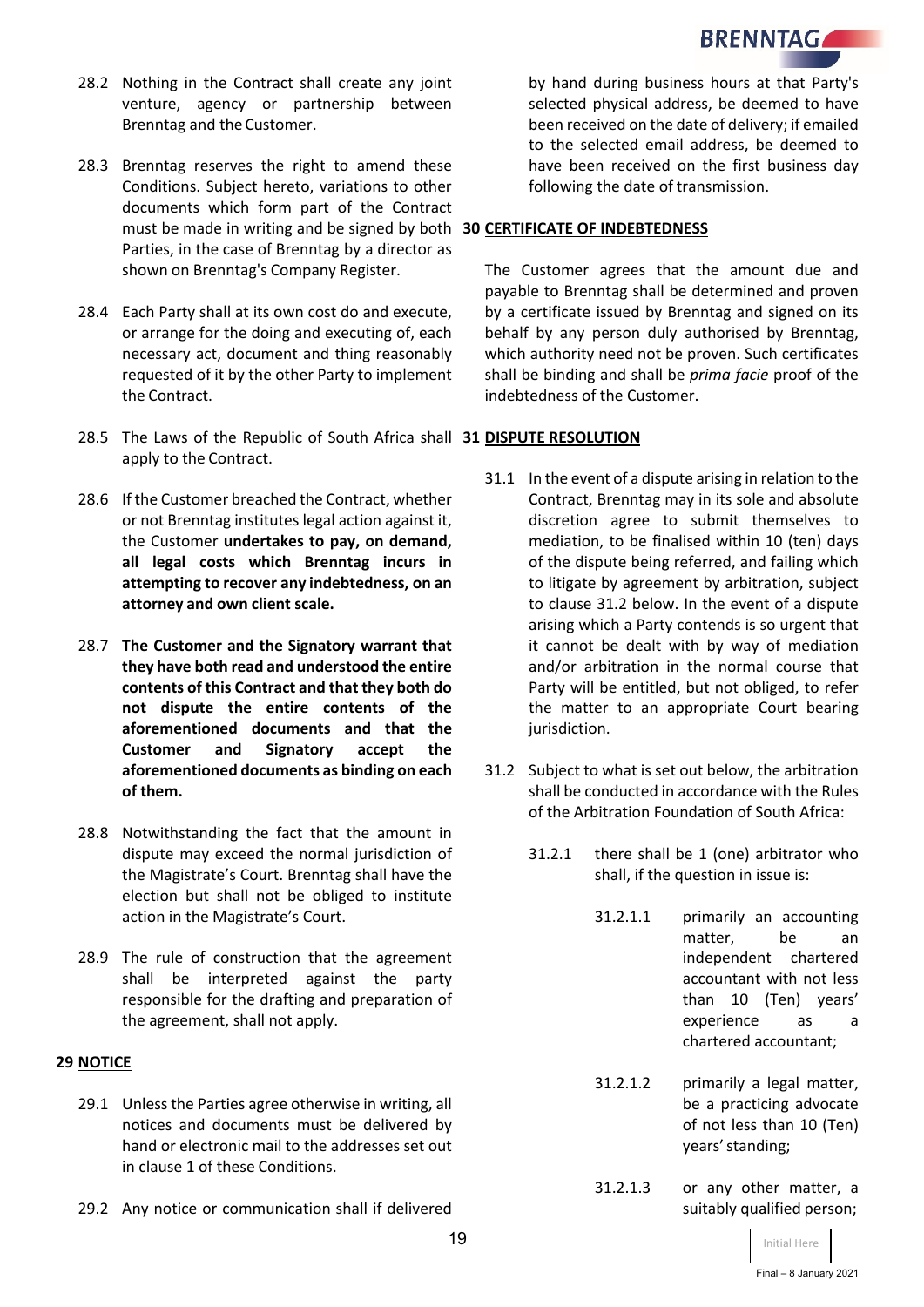

- 31.2.2 the appointment of the arbitrator in clause 31.2.1 above shall be agreed upon by the Parties in writing or, failing agreement by the Parties within 5 (five) Business Days after the arbitration has been demanded, at the request of either of the Parties, shall be nominated by the Chair for the time being of the Arbitration Foundation of South Africa (or its successor body in title) situated in Johannesburg;
- 31.2.3 the Parties shall keep the evidence in the arbitration proceedings and any order made by any arbitrator confidential unless otherwise

contemplated herein;

- 31.2.4 the arbitrator shall be obliged to give his award in writing fully supported by reasons;
- 31.2.5 the decision of the arbitrator shall be final and binding on the Parties to the dispute and may be made an order of the High Court at the instance of any of the Parties to the dispute;
- 31.2.6 unless the arbitrator provides otherwise, costs, inclusive of counsel's fees, tracing agents costs, collection commission and costs incurred to pronounce on and execute on the judgment, shall follow the outcome.

**The Signatory hereby warrants that he has read and understood the GENERAL TERMS AND CONDITIONS OF SALE INCLUDING DEED OF SURETYSHIP as set out below and that he fully understands that by placing his signature hereto, he is entering into the Deed of Suretyship as made provision for in clause 22 hereof.**